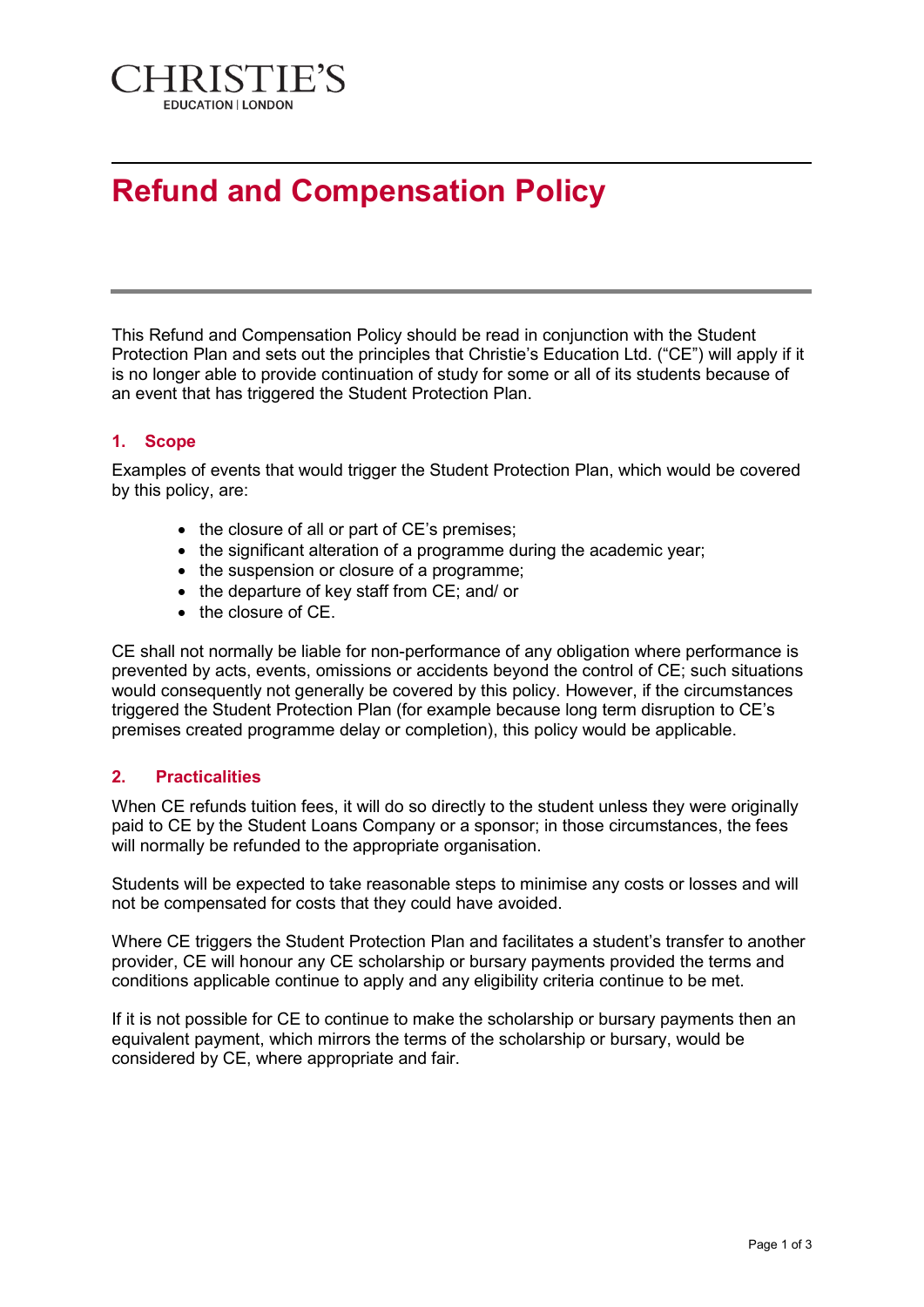## **3. Refunds and compensation**

- **a.** Where CE discontinues a programme but is able to teach out that programme to current students, we will not normally refund any tuition or other fees, or offer any compensation.
- **b.** If CE is unable to continue a programme at its own premises, either temporarily or permanently, but is able, in its reasonable academic and professional judgement, to deliver the same programme at an alternative location, CE will not normally refund any tuition or other fees. Where students reasonably incur additional travel costs because of this change of location, CE will compensate students for those costs.
- **c.** If CE makes a significant alteration to a programme or closes a programme during the academic year but CE is able, in its reasonable academic and professional judgement, to:
	- **i.** offer students a place on an alternative programme for which they are suitably qualified; or
	- **ii.** transfer students to a suitable alternative provider,

CE will not normally refund any tuition or other fees (even if the student does not wish to take up the place on an alternative programme or study at an alternative provider). Students would be responsible for the payment of any future tuition fees due, but if the fees of a new programme or provider are higher than those which the student would have had to pay for their original programme, CE will compensate students for the difference.

- **d.** If there is a departure of a key member of staff but CE is able, in its reasonable academic and professional judgement, to:
	- **i.** deliver the same or an appropriately modified version of the same programme; or
	- **ii.** transfer students to an alternative provider,

CE will not normally refund any tuition or other fees (even if the student does not wish to take up the place on the modified programme or study at an alternative provider). Students would be responsible for the payment of any future tuition fees due, but if the fees of the new provider are higher than those which the student would have had to pay for their original programme, CE will compensate students for the difference.

- **e.** If CE is unable to continue a programme and cannot make any alternative teaching arrangements to enable continuation of study, students will be able to terminate their contract. CE will normally:
	- **i.** refund tuition fees incurred in relation to the programme on which students are registered (or a proportion thereof if the student derives some credit or qualification from the partial programme) and the student shall not be under any obligation to pay any further tuition fees;
	- **ii.** compensate students for any appropriate losses incurred in relation to accommodation or maintenance costs (depending on the student's individual circumstances); and